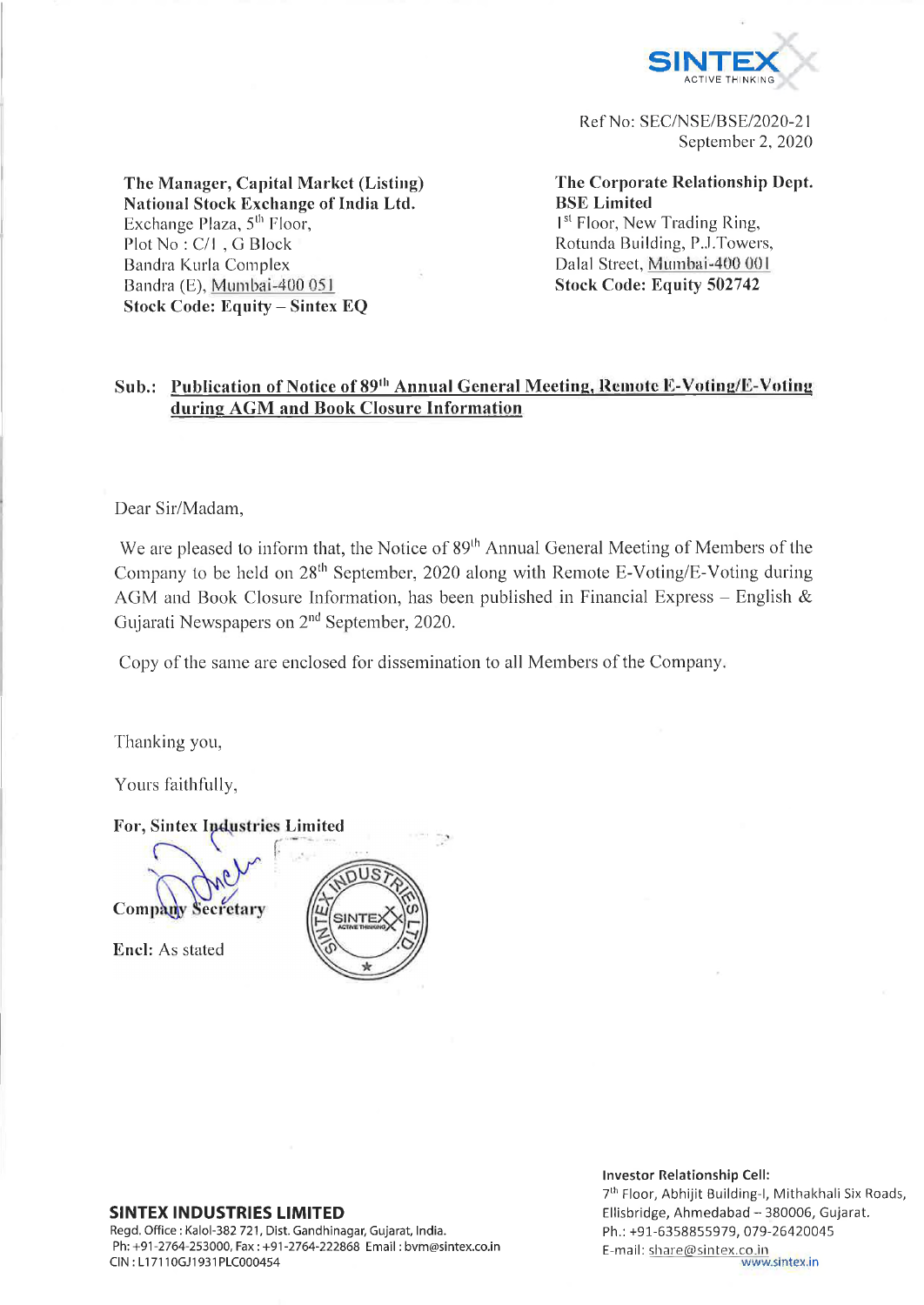## **WEDNESDAY, SEPTEMBER 2, 2020 [WWW.FINANCIALEXPRESS.COM](http://WWW.FINANCIALEXPRESS.COM)**

# **24 FINANCIAL EXPRESS**

### **SINTEX INDUSTRIES LIMITED SINTEX CIN: L**17110**GJ**1931**PLC**000454

Regd. Omca:- Kalol, Gujarat - 382 721, India. Website: www.sinlex.in,<br>TeLNo. 02754/253000, E-Mall: share@sinlex.co.in<br>Investor Relationship Cell : 7th Floor, Abhileet Building-I, Mithakhali Six Roads, Ellisbridge,<br>Ahmeda

**NOTICE TO THE SHAREHOLDERS OF 89TH ANNUAL GENERAL MEETING AND E-VOTING INFORMATION** 

E-VOTING INFORMATION<br>
NOTICE is hereby given that the B9th Annual General Mesulty of MGM 1 of Monday, 28th September, 2020 at 4:00 p.m. IST through Video Conference<br>
("VC")/Other Audio Visual Means ("OAVM") pursuant to MCA the members.

Notice of tho AGM along with the Annual Report (or the FY 2019-20 is being sent only by electronic mode to those Members whose e-mail IDs are registered with the Company/Depositories in<br>accordence with the aforesial Circulars and will also be available on the Company's website<br>www.sintex.in, websites of the Stock. Excha reckoning the quorum.

Pursuanl to the provisions of Section 108 of the Companies Act, 2013 (the Act) read with Rule 20 of the Companies (Management and Administration) Rules, 2014 and Regulation 44 of the<br>SEBI (Listing Obligations and Disclosure Requirements) Regulations, 2015 and above said Circulars, the Company is providing remote e-voting/e-voting during AGM facility to all its<br>members to cast their votes on all resolutions as set out in the Notice convening AGM using<br>electronic voting system (e-voting) pr

In order to comply with the requirements of Rulo 18(3)(i) of the Companies (Managemant and<br>Administration) Rules and the Circulars, the Company had given opportunity to all its members<br>Including those who are holding share **details fere-voting.**

- (a) Shareholder may send a mall to our RTA. l.e, M/s. Link Inilme India Private Limited at altimedabad@linkintime.co.in by quoting required Defails as mentioned in the<br>Company's Communication to Shareholders filed with the Stock Exchanges on<br>04/07/2020 and the same has been hosted on the Company's website www.si
- (b) Members holding shares in Demat mode can gel their E-mail ID registered by contacting lltalr respective Depository Participant
- Details pursuant to the provisions of the Act & the Rules and Secretarial Standards-2 are given hereunder:
- 1. Cut-off date for the purpose of e-voting is 21/09/2020. Remote e-voting period begins on<br>25/09/2020 (10:00 a.m.) and will end on 27/09/2020 (5:00 p.m.) and shall not be allowed thereafter.
- 2. Members can join the AGM In the VC/OAVM mode 30 minutes before and after the scheduledtima ofthe commencementof theAGM.
- 3. Mambars, whose names appear in the Register of Members / List of Benelicial Owners as<br>On cul-off data, are entitled to vote on the resolutions set forth in this Notice using remote<br>e-voting/e-Voting system available dur
- 4. Any person who acquires shares of the Company and becomes a Member, after sending of<br>the Notice and holding shares as on the culoff date, may obtain the login 10 and password<br>by sending a request at halpdask avoiting@cd asting the vote.
- 5. Members who have cast their vote by remote e-voting prior to the AGM may participate in<br>the AGM but shall not be enfitted to cast their votes again during the AGM. Members<br>present in the AGM through VC/OAVM facility who
- 6. Votes cast by the Members through the e-votlng available during the AGM shall be considered valid only llhe participates In the mealing through VC/OAVM facility.
- Members (a) willing to express their views/ask questions during the AGM, are requested to register themselves as a speaker or (b) have queries may send their<br>E-mail on shara@sintex.co.in with details as mentioned in the AGI<br>daysprior to the AGM.

Pursuant lo Section 91 of the Act and applicable rules thereunder that the Register of Mambers<br>and Share Transfer Books will remain closed from 22/09/2020 to 28/09/2020 (both days Inclusive) for Ihe purpose of AGM.

In case you have any queries/issues regarding e-voling, you may refer the Frequently Asked<br>Questions ("FAQs") and e-voling manual available at www.evolingindia.com, under help<br>section or write an omall to helpdask.sveting@ 23058542/43). **By order of the Board**

Limited<br>. Mehta

| Date: 01/09/2020 | <b>For Sintex Industries Limited</b><br><b>Hitesh T. Mehta</b> |
|------------------|----------------------------------------------------------------|
| Place: Ahmedabad | <b>Company Secretary</b>                                       |